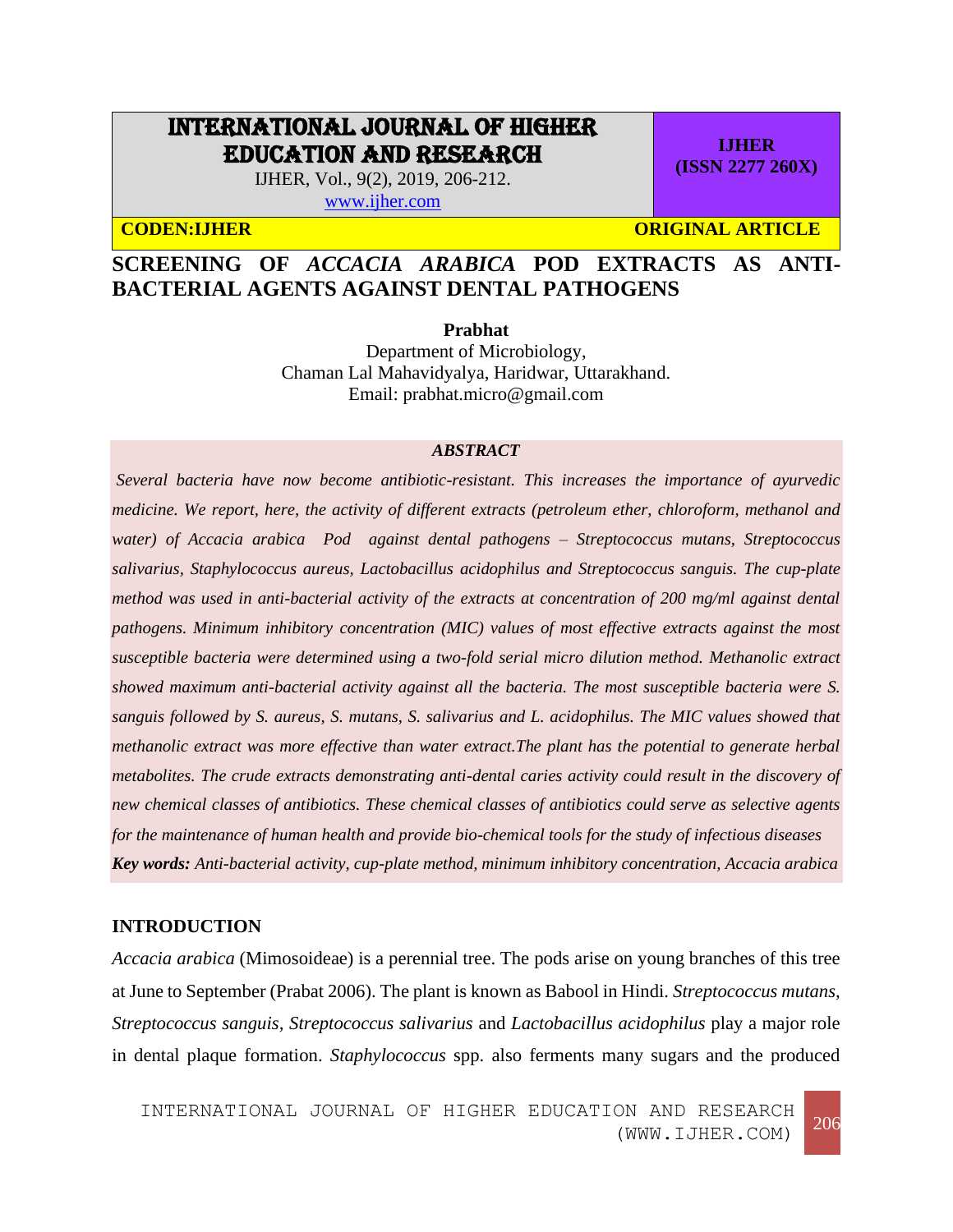product is utilized by the dental plaque bacteria.( Kornman and Robertson.1985) A large number of *Streptococcus* spp. And *Lactobacillus* spp. are involved in root caries and periodontal diseases.( Archa Vermani 2009, Schiipbach *et al.* 1995 and Marsh 1992) In recent times micro- organisms developed resistance to many antibiotics due to the indiscriminate use of anti-microbial drugs in the treatment of infectious diseases. Therefore, developing of alternative antimicrobial agents is required, and local medicinal plants are considered the important sources of novel anti- microbial agents.( Cowman 1999) This study was carried out to investigate the anti-bacterial properties of the pods of *A. arabica*, extracted by four solvents of different polarity against dental pathogens.

#### **MATERIALS AND METHODS**

The Pods of *A. arabica* used in this study were collected from the foothill of shivalik mountain in region Haridwar. They were identified at the Department of Botany and Microbiology, Gurukul Kangri University, Haridwar and certified by Botanical Survey of India, Dehradun. The Pods were dried under shadow and crushed to small pieces using pestle and mortar and then powdered in an electric grinder. The extracts were prepared by immersing 200 gm of dried powdered material in 600 ml of solvents i.e. petroleum ether, chloroform, methanol and water using the Soxhlet apparatus. Crude extracts were obtained by removing the solvent in vacuum evaporator at 30°C and stored in sterile bottles at 4°C until further use. The strains of dental infection-related bacteria used in this study *Staphylococcus aureus, S. mutans, S. salivarius, L. acidophilus* and *S. sanguis* were isolated from Aggarwal Dental Clinic, Haridwar. The isolates were identified according to published guidelines.( Burneti *et al.*1994) All the bacterial strains were grown and maintained on nutrient agar slants at 4° C. The extracts were dissolved in the same solvent with which it has been extracted (petroleum ether, chloroform, methanol and water) to a final concentration of 200 mg/ml for cup-plate method.( Perez *et al.1990*) The cup-plate method was used to evaluate the antibacterial activity. This method depends upon the diffusion of the tested material to such an extent that growth of the added micro-organism is prevented entirely in a zone around the hole containing a solution of tested material.( Ahmad *et al. 1998* and Prabhat 2005) One hundred microliters of diluted inoculums of  $10^5$  CFU/ml(Indian Pharmacopoeia 1996) of 24 hours old cultures of test organisms were mixed in Mueller Hinton Agar media and shaken. Then media was poured (25-30 ml) in sterilized petridishes  $(20 \times 90 \text{ mm})$ .

INTERNATIONAL JOURNAL OF HIGHER EDUCATION AND RESEARCH (WWW.IJHER.COM) <sup>207</sup>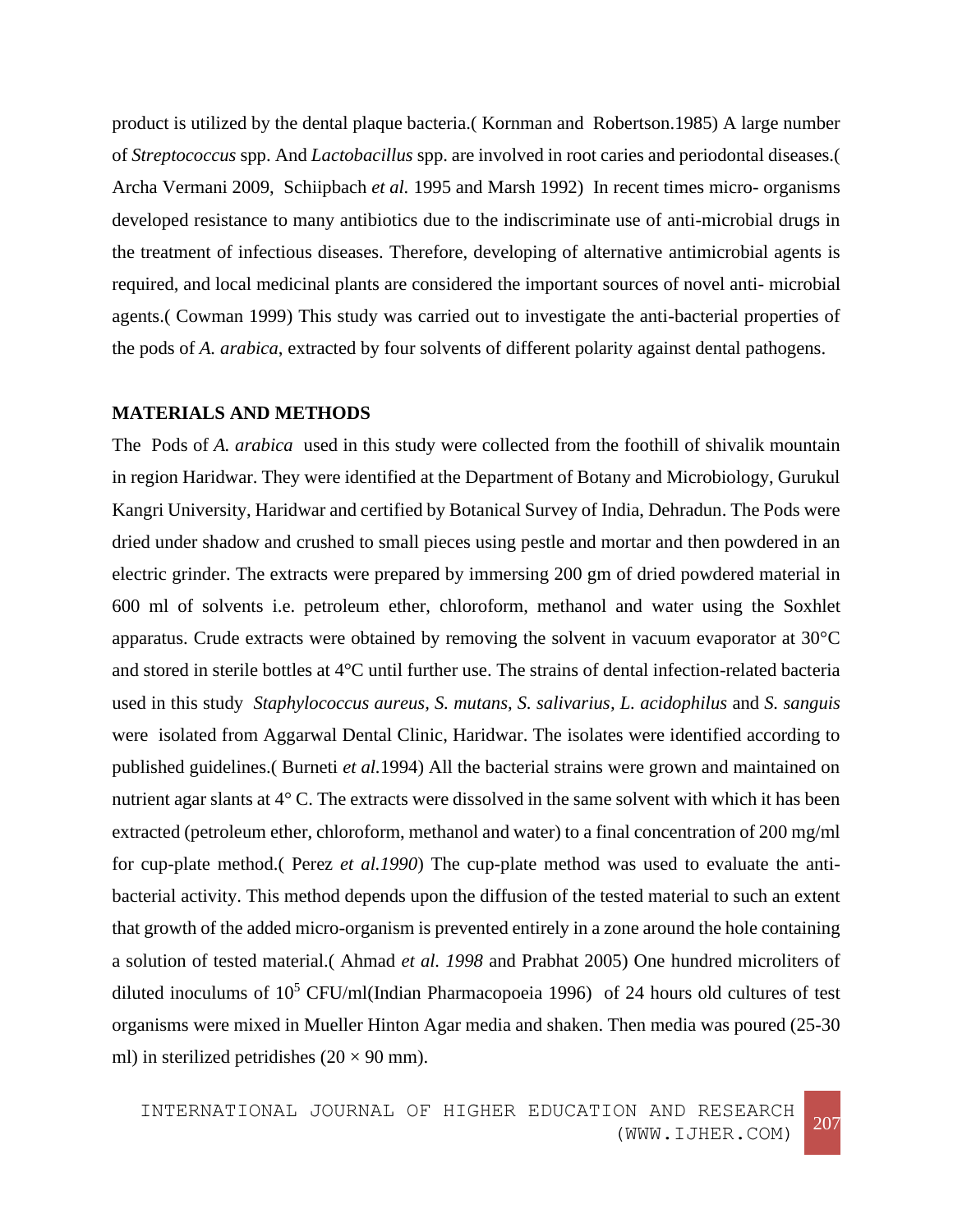Wells of 8 mm diameter were punched into the agar medium and filled with 45 µl of plant extracts. All the solvents served as negative control. Each extract was assayed in triplicate and the mean values were observed. The plates were incubated at 37°C for 24 hours. The anti-bacterial activity was interpreted from the size of the diameter of zone of inhibition measured in millimeters (mm), it was observed as the clear zones surrounding the hole. The MIC of the most effective extracts (methanolic and aqueous) was determined for *S. aureus* and *S. sanguis*. MIC was determined by using the two-fold serial micro dilution method at a final concentration ranging from 10 mg/ml to 0.0195 mg/ ml.( Rwarinda 2015) The extracts were added to sterile Mueller Hinton Broth before bacterial suspensions with final inoculums of  $10<sup>5</sup>$  CFU/ml. Each extract was assayed in triplicate. The extracts in broth were used as negative control and the bacterial suspensions were used as positive control. The turbidity of the wells in the microtiter plate was interpreted as visible growth of the microorganisms. The MIC values were taken as the lowest concentration of the extracts which showed no turbidity after 24 hours of inoculation at 37°C.

## **RESULTS**

Table 1 represents anti-bacterial activities of all the extracts with respect to each of the test organism at concentration of 200 mg/ml. Anti-bacterial activity was found in all the extracts. The methanolic extract showed the maximum zone of inhibition against all the bacteria. The antibacterial activities of extracts were observed in increasing order petroleum ether is less than chloroform which is less than water which is further less than methanol. The methanolic extract showed the maximum zone of inhibition against *S. sanguis*. The minimum zone of inhibition was showed by petroleum ether extract against *L. acidophilus*.

The MIC values of the methanolic and aqueous extracts from the pods of *A. arabica* against *S. aureus* and *S. sanguis* are shown in Table 2. The MIC values of the methanolic and aqueous extracts were the same (0.1578 mg/ml) against *S. aureus*, whereas the MIC values of methanolic and aqueous extracts against *S. sanguis* were 0.0798 mg/ml and 0.1578 mg/ml.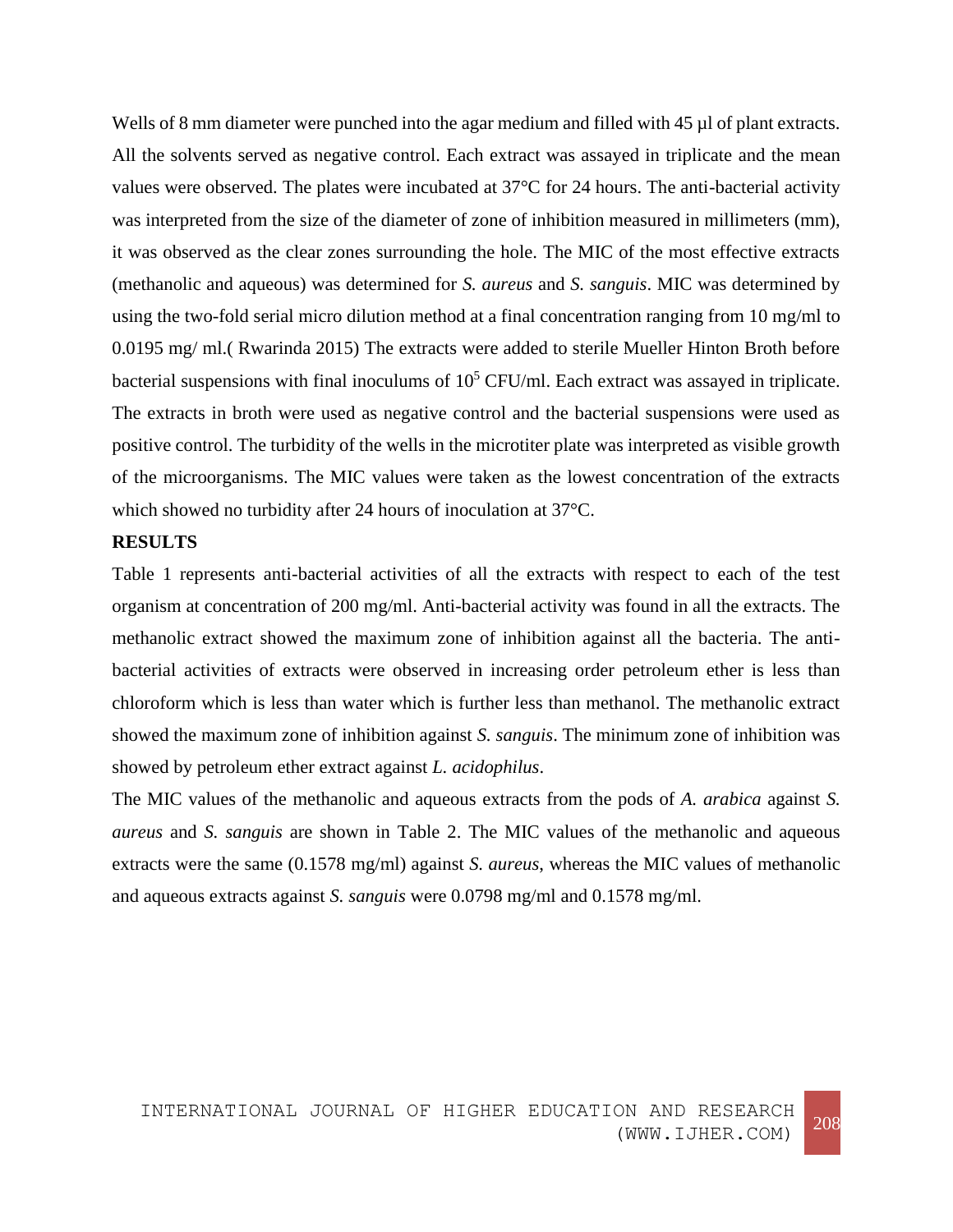| <b>Plant extract</b> | <b>S.aureus</b> | S.salivarius | S.mutans | L.acidophilus | <b>S.sanguis</b> |
|----------------------|-----------------|--------------|----------|---------------|------------------|
| Petroleum            | 13              | 10           | 12       | 11            | 16               |
| Ether                |                 |              |          |               |                  |
| Chloroform           | 18              | 15           | 16       | 16            | 20               |
| Methanol             | 25              | 23           | 23       | 24            | 26               |
| water                | 24              | 18           | 21       | 23            | 25               |

**Table 1: Anti-bacterial activity of** *A. arabica* **extractsprepared in different solvents**

\*After incubation of Mueller-Hinton agar plates, inhibition zone of bacterial growth around the well filled with each extract was measured (as mm). The entire test was done in triplicate and the mean of the values are shown in the Table

|  | Table 2: MIC values (mg/ml) of extracts of pods of A. arabica against S. aureus and S. sanguis |  |  |  |
|--|------------------------------------------------------------------------------------------------|--|--|--|
|--|------------------------------------------------------------------------------------------------|--|--|--|

|                                | <b>Organism</b>   Methanol extract | Water extract |
|--------------------------------|------------------------------------|---------------|
| S. aureus                      | 0.158                              | 0.158         |
| S. sanguis $\vert 0.080 \vert$ |                                    | 0.158         |

## **DISCUSSION**

*Streptococci* and *staphylococci* ferment sugars and produce acids. These acids affect primary decalcification

of enamel which leads to total destruction and the decalcification of dentin. Major end-products of fermentation are lactic acid, dextrans and levans. These products are seen to cause dental caries.(Prabhat 2006) Present study has shown that the gall is potentially a rich source of antibacterial agents. All the four extracts inhibited the growth of all pathogens and methanolic extract was the most effective. The MIC value of methanol and water extracts against *S. sanguis* in comparison to *S. aureus* concludes that *S. sanguis* showed greater sensitivity towards the methanolic extract.

Successful prediction of botanical compounds from plant material is largely dependent on the type of solvent used in the extraction procedure. Traditional healers use primarily water as the solvent.(Ahmad *et al* 1998) However, in the present study, we have found that plant extract in methanol provided more consistent antimicrobial activity as compared to those extracted in water.

INTERNATIONAL JOURNAL OF HIGHER EDUCATION AND RESEARCH (WWW.IJHER.COM) <sup>209</sup>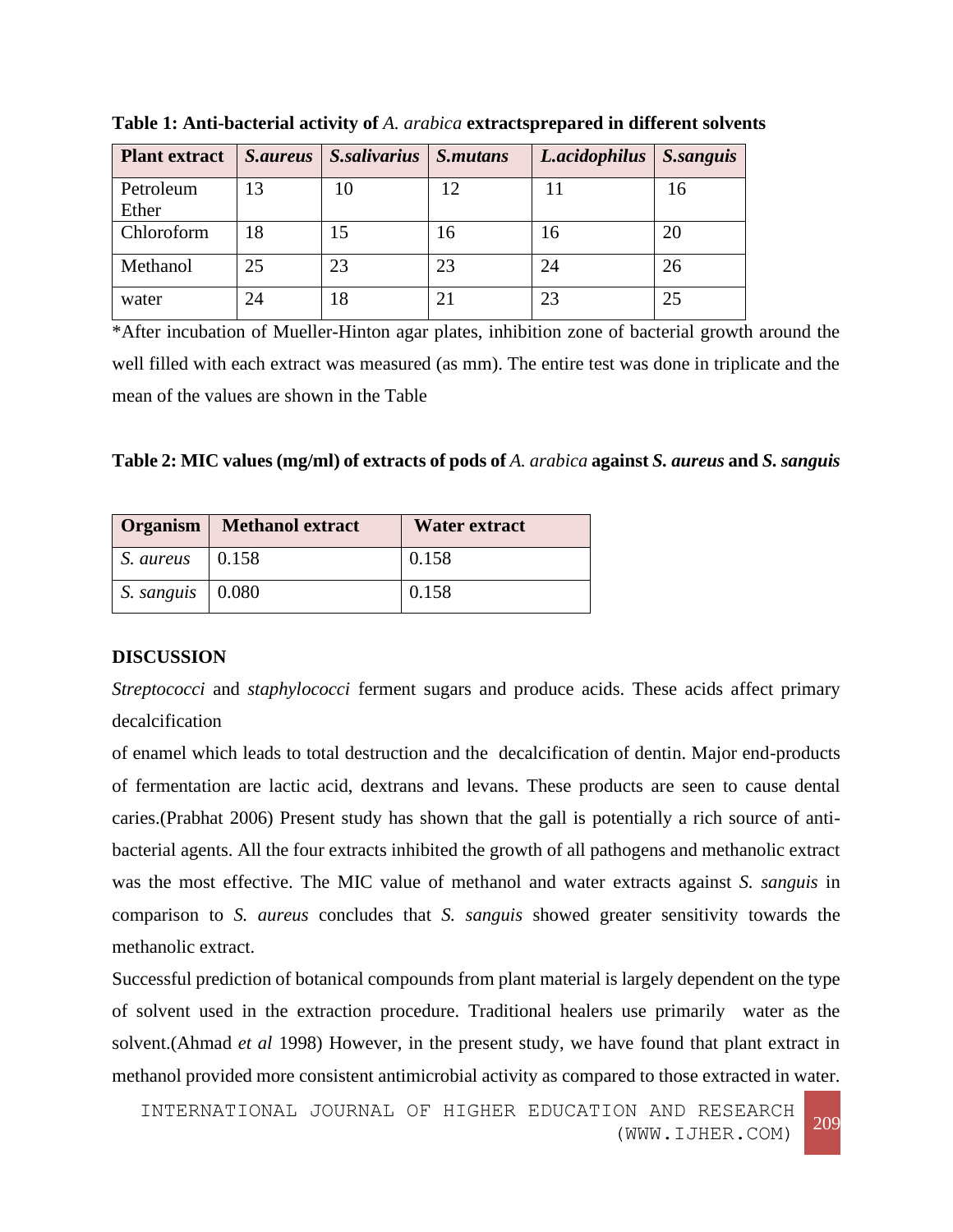It is probably because various organic compounds can be leached more in this solvent. Ethanolic extract of *A. arabica* also demonstrated significant activity against resistant bacteria.(Prabhat 2006). Prabhat *et al.* 2010) screened medicinal plants to detect anti-microbial activity and clearly demonstrated that alcohol is a better solvent as compared to water and petroleum ether. Prabhat *et al*.(Prabhat *et al.* 2005) reported good anti-bacterial activity of *Achyranthes aspera* (Apamarga) and *Mimusops elenigi* (Bakula) methanolic extracts against these dental pathogens. However, in this study, the pods extract showed better results than both the plants. The main constituents found in the pods of *A. arabica* are tannin (50-70%), gallic acid and ellagic acid.( Rwarinda 2015 and Osman 2017) Tannin is a phenolic compound that is soluble in water, alcohol and acetone. It gives precipitates with protein. [16] The anti-microbial activity seemed to depend on the contents of tannin and gallic acid in the extracts.( Irobi *et al.* 1994, Djipa *et al.* 2000 and Archa Vermani 2009)

**Conclusion**: The extracts of pods of *A. arabica* have high potential as anti-bacterial agent. This finding provides an insight into the usage of the pods of *A. arabica* as traditional medicine in dental powder and in the treatment of toothache and gingivitis.( Bhattacharjee 2001 and Prabhat *et al.*  2010)

The results of this study suggest that plant extracts possess compounds with antibacterial properties which can be used as anti-microbial agents in new drugs for the therapy of infectious diseases. Further pharmacological evaluation of refined extracts of pods of *A. arabica* are needed before they can be used as therapeutic antimicrobials. Further, phyto-chemical studies are required to establish the types of compounds responsible for the anti-microbial effects of this medicinal plant.

## **ACKNOWLEDGMENT**

I am also thankful to Botanical Survey of India, Dehradun, for help during identification of plant.

## **REFERENCES**

Ahmad I, Mehmood Z, Mohammad F.(1998). Screening of some Indian medicinal plants for their antimicrobial properties. *Joural of Ethanopharmacology*, 62,183-93.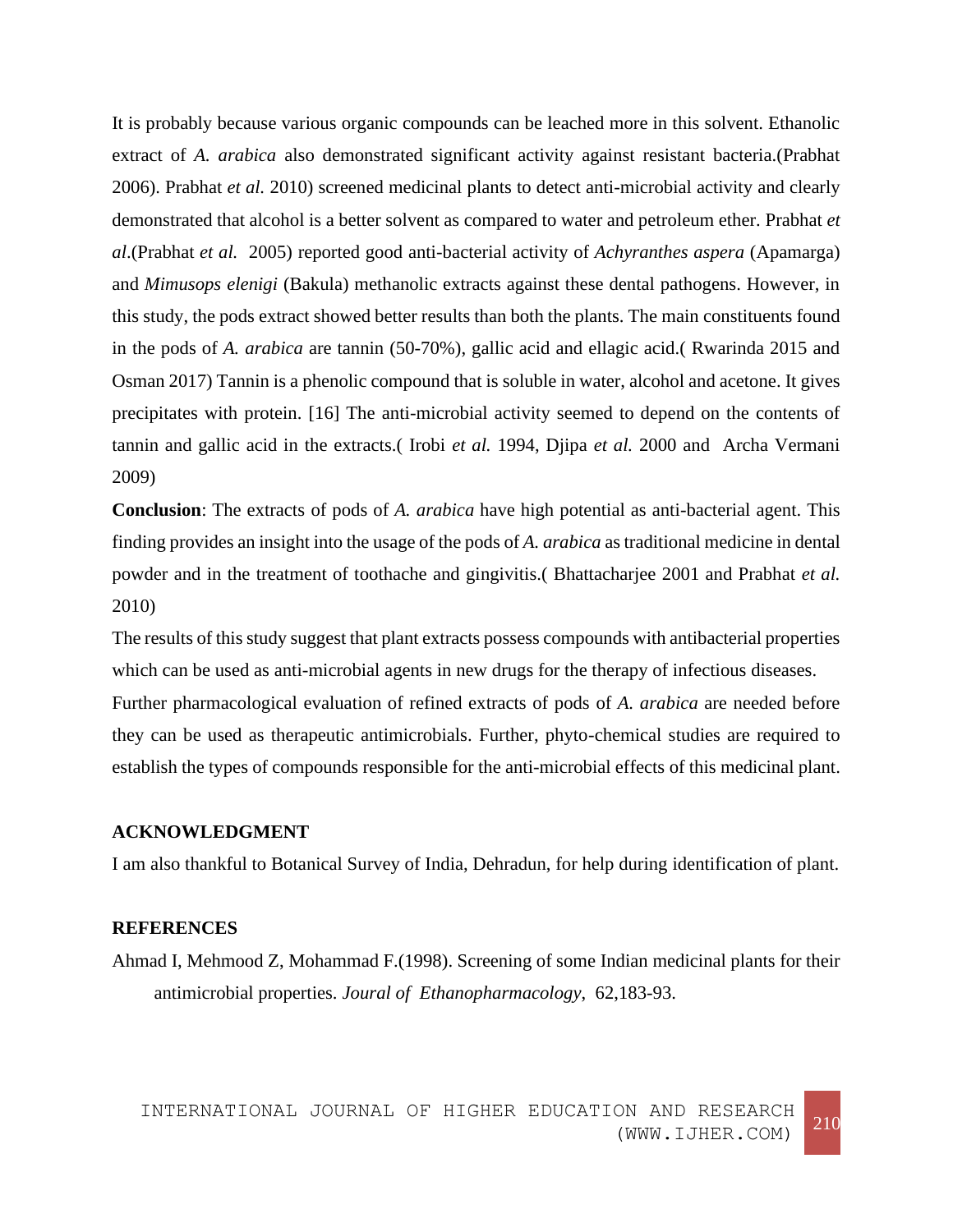- Archa, Navneet and Prabhat **.** (2009). Screening of *Quercus infectoria* gall extract as antibacterial agent against dental pathogens. *Indian Journal of dental research*, 20(3), 337- 340.
- Bhattacharjee ,S. K. (2001). Handbook of medicinal plants. India: Pointer Publishers; 2001.
- Burneti RW, Haber MH, Hackel E, Hanson CA, Keren DF. Lee Lewandrowski E.(1994). Clinical laboratory medicine. Philadelphia, U.S: Williams and Wilkins. 1113-20.
- Cowman MM.(1999). Plant products as antimicrobial agents. *Clinical Microbiology Review*.12,564-82.
- Djipa CD, Delmee M, Quetin.Leclercq J.(2000) Antimicrobial activity of bark extracts of *Syzygium jambos* (L.) Alston (*Myrtaceae*). *Journal of Ethanopharmacology*, 71,307-13.
- Indian Pharmacopoeia.(1996). The controller of publication, Vol. 2. Delhi: (CSIR); A-100-7.
- Irobi ON, Moo-Young M,. Anderson WA, Daramola S.O. (1994). Antibacterial activity of bark extracts of *Bridelia ferruginea* (Euphorbiaceae). *Journal of Ethanopharmacology*.43,185- 90.
- Kornman KS, Robertson WJ.(1985) Clinical and microbiological evaluation of therapy for Juvenila periodontitis. *Journal of Periodontology*, 56**,**443-56.
- Marsh P.D. (1992). Microbiological aspects of the chemical control of plaque and gingivitis. *Journal of Dental Research,* 8,263-71.
- Osman, M. (2017) In vitro Antibacterial Activity of Acacia Nilotica (Quradh) Extract against selected Pathogenic Bacteria. *African Journal of Medical Sciences*, 2(9), 1-5
- Perez C, Pauli M, Bazerque P.(1990). An antibiotic assay by the well agar diffusion method. *Acta Biologiae Et Medicinae Experimentalist*, 15,113-115.
- Prabhat (2006). Ph.D Thesis of University of Gurukul Kangri University, "A study on antimicrobial effect of medicinal plants (*Babul, Harad, Apamarga, Khair, Bakul* and *Mulahathi*) against Mouth infections (Dental infections)".
- Prabhat , Ajaybhan, Navneet, and Avnish Chauhan (2010).Evaluation of antimicrobial activity of six medicinal plants against dental pathogens. *Report and Opinion*, 2(6), 37-42.
- Prabhat**,** Navneet, Shrikrishna. (2005). Antibacterial activity of Apamarga (*Achyranthes aspera*). *National Academy of Science Letters,* 28, 379-81.